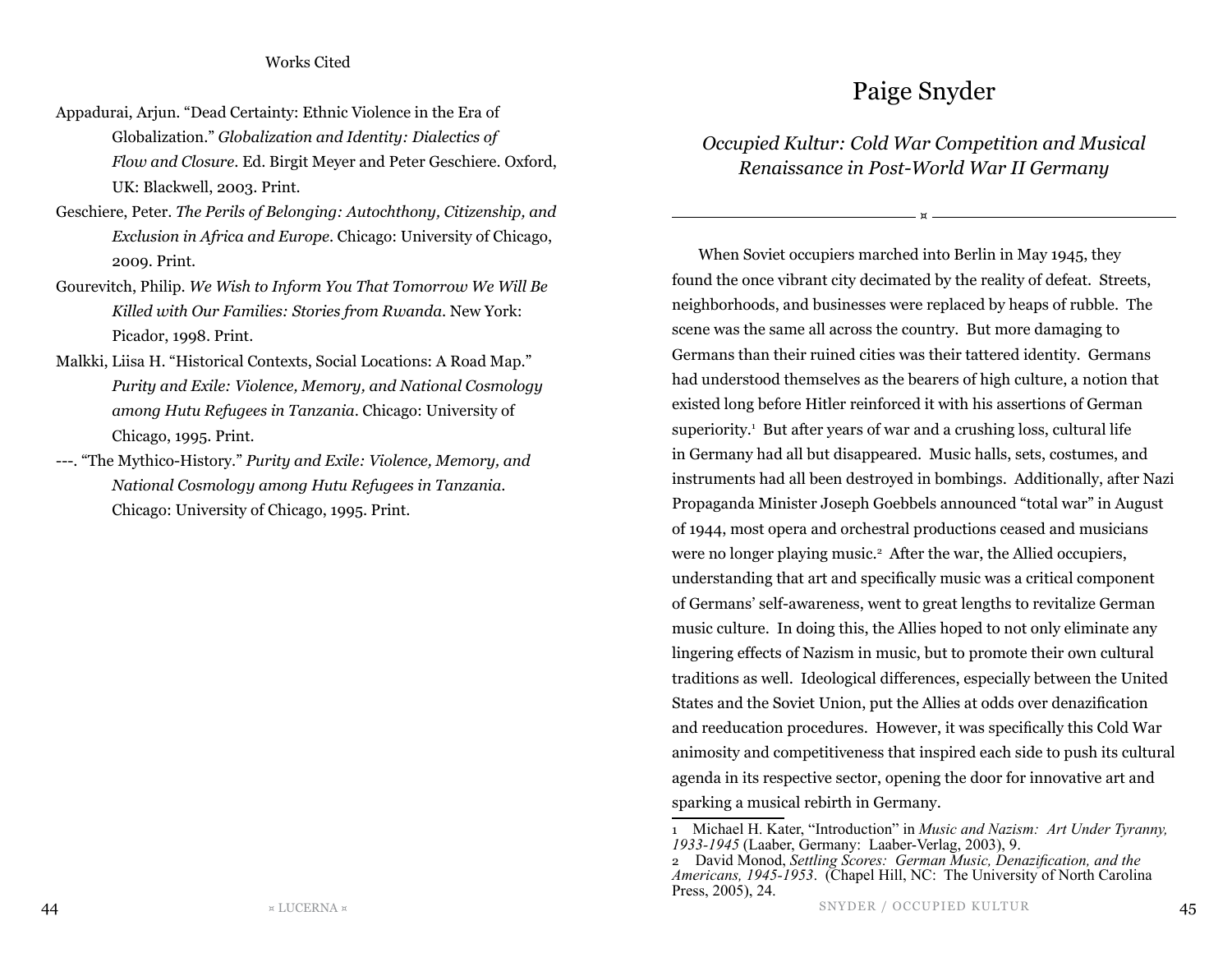Music had been used as a political tool in Germany long before the Cold War. Nazi influence on music was considerable, perhaps most obviously in the persecution of Jewish composers and musicians. The Nazis banned their music and forced them out of Germany, either into concentration camps or into exile, often in America. Those non-Jewish musicians who remained enjoyed great public acclaim, state support, and career success.3 The Nazis also used music as a manipulative military technique, conditioning Germans from the time they were children to think of themselves as a part of a strong nationalist movement. Constantly hearing Hitler Youth songs had the subconscious effect of making adolescents act, as historian Michael H. Kater explained, "uniformly for the regime: sing in unison, march in unison, and ultimately man the trenches, shoot, and kill as a united army."4 But the most important role music played in the Third Reich was fortifying the national identity. The Nazis claimed that the classical titans that Germany produced and their prominence in Western culture was proof of the country's superiority. Of course, Germans had long thought of their country as more culturally advanced than others, but by appealing to the people's special relationship with German music and by venerating renowned German composers, the Nazis managed to place their Reich neatly in sync with the nation's cultural glories.

This was a considerable problem for the occupiers, who were left with the thorny task of eradicating National Socialism, not merely in government but in the hearts and minds of Germans also. This was a difficult chore: the Allies had to purge Nazism but not appear as authoritarian as the Nazis, all while pushing their own political agendas and still preserving the spirit of the German people. There were drastic reforms to all aspects of German life that had been tainted by the Nazis, from the administrative bureaucracy to the military. But the occupiers, realizing that *Kultur* was such a vital aspect of national identification, also targeted classical music as part of their reeducation programs.5

3 Christopher Fox, "Music After Zero Hour," *Contemporary Music Review* 26.1 (2007): 7.

The Soviets wasted no time in resurrecting Berlin's music scene, allowing the Berlin Philharmonic Orchestra (BPO) to organize only five days after the Germans surrendered and rehearse eight days after that.6 In authorizing the recuperation of the BPO, the Soviets sought to earn the support of the musicians and intellectuals of Berlin by "cast[ing] themselves as the champions of German cultural tradition."7 As despicable as their actions were towards the general German public, the Soviets were well liked by the musicians and intellectuals because they fraternized with the Germans and revered German music. Indeed, the Soviets and Germans had similar musical traditions. Both believed it was the state's responsibility to "sponsor, guide, and protect the arts" and both "viewed the arts as an integral aspect of society and were well versed in the European canon of high culture."8 Because the Soviets had the same attitude towards the importance of music in society and the centralized coordination of music as the Nazis, they failed to truly transform music culture in Germany. This laxity extended to Soviet policies of denazification as well. Theirs was a "the show must go on" policy, and instead of trying to rid musical culture of the effects of Nazism, they overlooked musicians' ties to the Nazis if they were especially talented or cooperated with the Communist military government. To be sure, the Soviets tried to influence musical culture by situating exiled German Communists at top positions in arts departments9 , but overall their jockeying for the loyalty of the German people, their admiration of German classical music, and their belief that the state ought to subsidize and promote the arts hindered any real attempt at Soviet denazification and reform in music culture.

By the time the Americans arrived in Berlin, the Soviets had already established cultural institutions and American officers were not happy with those arrangements. Whereas the Soviets were willing to excuse musicians' affiliations with the Nazis, the Americans were

8 Janik 82-83.

<sup>4</sup> Kater 10.

<sup>5</sup> Monod , *Settling Scores* 4.

<sup>6</sup> Amy C. Beal, "Reorchestrating Germany's Culture: Music after World War II," *Humanities* 27.6 (2006): 46.

 $7^{6}$  Elizabeth Janik, "The Golden Hunger Years: Music and Superpower Rivalry in Occupied Berlin," *German History* 22.1 (2004): 81.

Janik 84.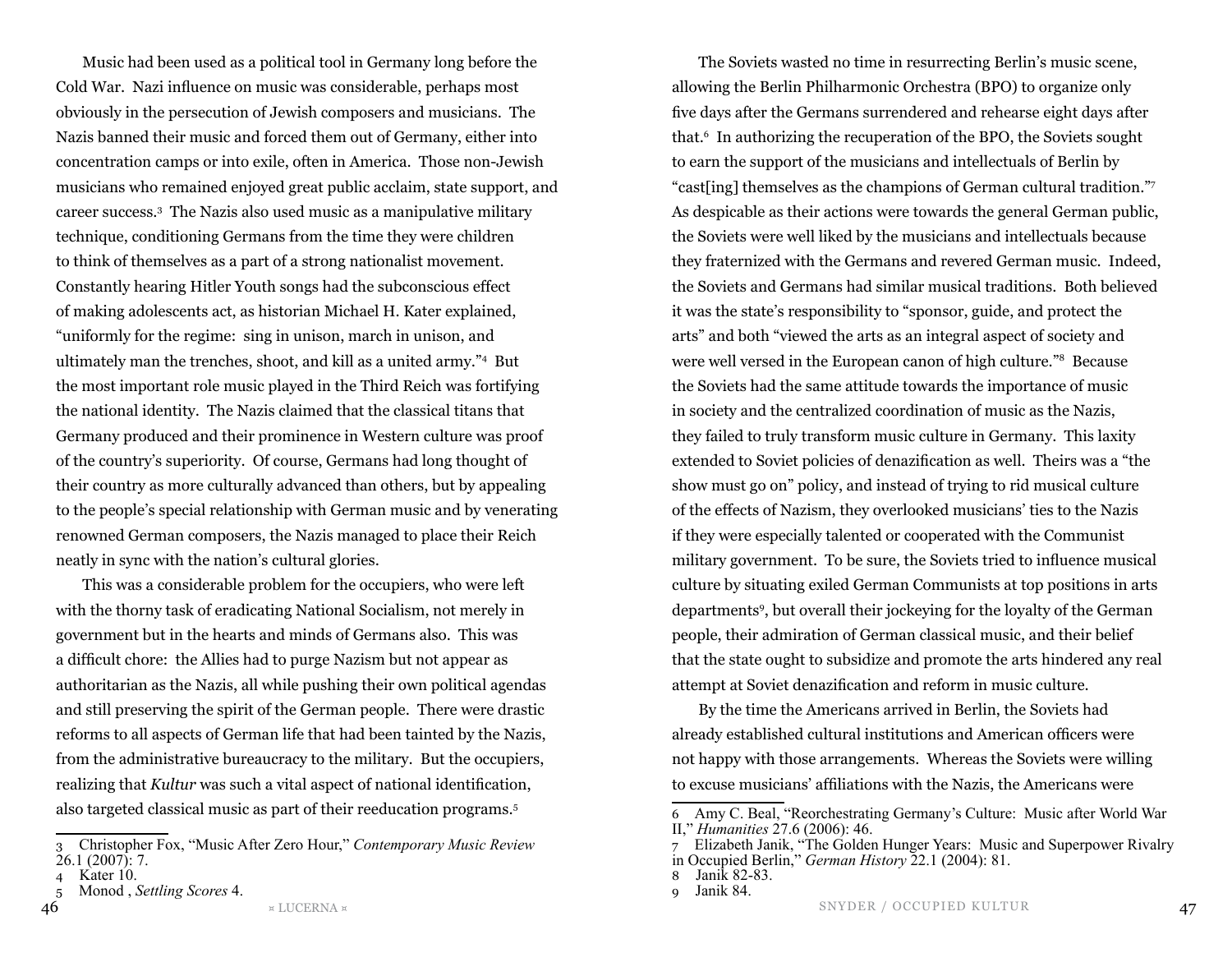determined to eliminate all traces of National Socialism in German music and life. Their harsh policies of denazification stemmed from their general opinions of Germans as inherently nationalistic, chauvinistic, and militaristic, with Nazism being simply the "latest and most vile manifestation of the German cultural and social character."10 In order to ensure that the Third Reich would be the last of such manifestations, Americans barred anyone they associated with National Socialism from holding positions of authority. In the case of performers and composers, this meant that anyone who was a member of the Nazi Party, corroborated with Nazi policies, profited from Hitler's cultural policies, was a nationalist, or believed in the superiority of German music could no longer work as a musician. In other words, most performers and composers were out of a job.11 In order to comprehend this strict policy, it is important to suspend our contemporary understanding of culpability in regards to the crimes of the Third Reich. In the minds of the American occupiers, all Germans had an inclination towards aggression and hate; the only way to change that was to prevent the worst offenders from further influencing the rest of society.

What emerged from this was the systematic vetting and blacklisting of German musicians. In order to secure work as a musician, Germans had to fill out a series of forms and sit through a number of interviews concerning their role in the Reich. Americans used the lists to determine who was employable and in what field: "persons on the 'black' and 'grey unacceptable' lists were denied any work above manual labor (these were the 'mandatory removals'); those on the 'grey acceptable' list were to be allowed to work at their profession but not hold 'policy-making or executive positions'; and those on the 'white' list were free to take any job that was offered." By mid-1946, those lists bore the names of approximately 10,000 Germans in the media and arts.12

The American program of denazification was baffling to Germans, who believed only the "xenophobic anti-Semites" could be justly 10 David Monod, "*Verklarte Nacht*: Denazifying musicians under American control" in *Music and Nazism: Art Under Tyranny, 1933-1945* (Laaber,Germany: Laaber-Verlag, 2003), 297.

```
12 Monod, Settling Scores 47.
```
considered Nazis.13 Despite their distress over being universally dubbed National Socialists and criminals, musicians devised ways to skirt punishment. Many professed to have had good relationships with Jews and that they did everything they could safely have done to protect their Jewish friends. Some claimed to be unaware of the severity of the Nazis' racial and social policies, that they had been too immersed in their work and compositions to notice the changes in the country. A common excuse was that they were forced to join but they were not ideologically committed to the Nazi cause. Others asserted that the fascists really did not like them, highlighting every bad review received or negative comment made about them during the Third Reich. Interestingly, the composer Wilhelm Furtwängler, whose close ties to the Nazi regime were well known, insisted that his performances were "gestures of defiance that the Nazis could not comprehend."14 Still, it was obvious that the performers and composers who worked during Hitler's reign prospered from his banishment of Jewish and non-German musicians and most continued to believe in German musical superiority. Thus, the Americans considered most of them guilty Nazis and eliminated them from German cultural life. Their purpose was not to rehabilitate individuals—to turn fascists into republicans—but to rehabilitate German society as a whole.

Beyond just removing musicians with National Socialist affiliations from prominent positions in musical life, American occupiers were also concerned with undoing the Nazis' discriminatory cultural policies and establishing in their place new democratic values. But this was a delicate situation. Hitler had banned the performance of works by Jews or other so-called degenerate musicians. In order to reverse that policy, the Americans had to promote those forbidden works. But it was difficult to do so without legitimizing the Nazis' racial myth. Further, they were concerned that authorizing the performances of Hitler-approved German classics would affirm Nazi values. Ultimately, they took the risk. The classics were approved, but not necessarily vigorously promoted by the Americans; they did, however, push the performances of formerly

- 14 Monod, *Settling Scores* 54.
- 48 ¤ LUCERNA ¤ 49 SNYDER / OCCUPIED KULTUR

<sup>11</sup> Monod, *Verklarte Nacht* 299.

<sup>13</sup> Monod, *Settling Scores* 56.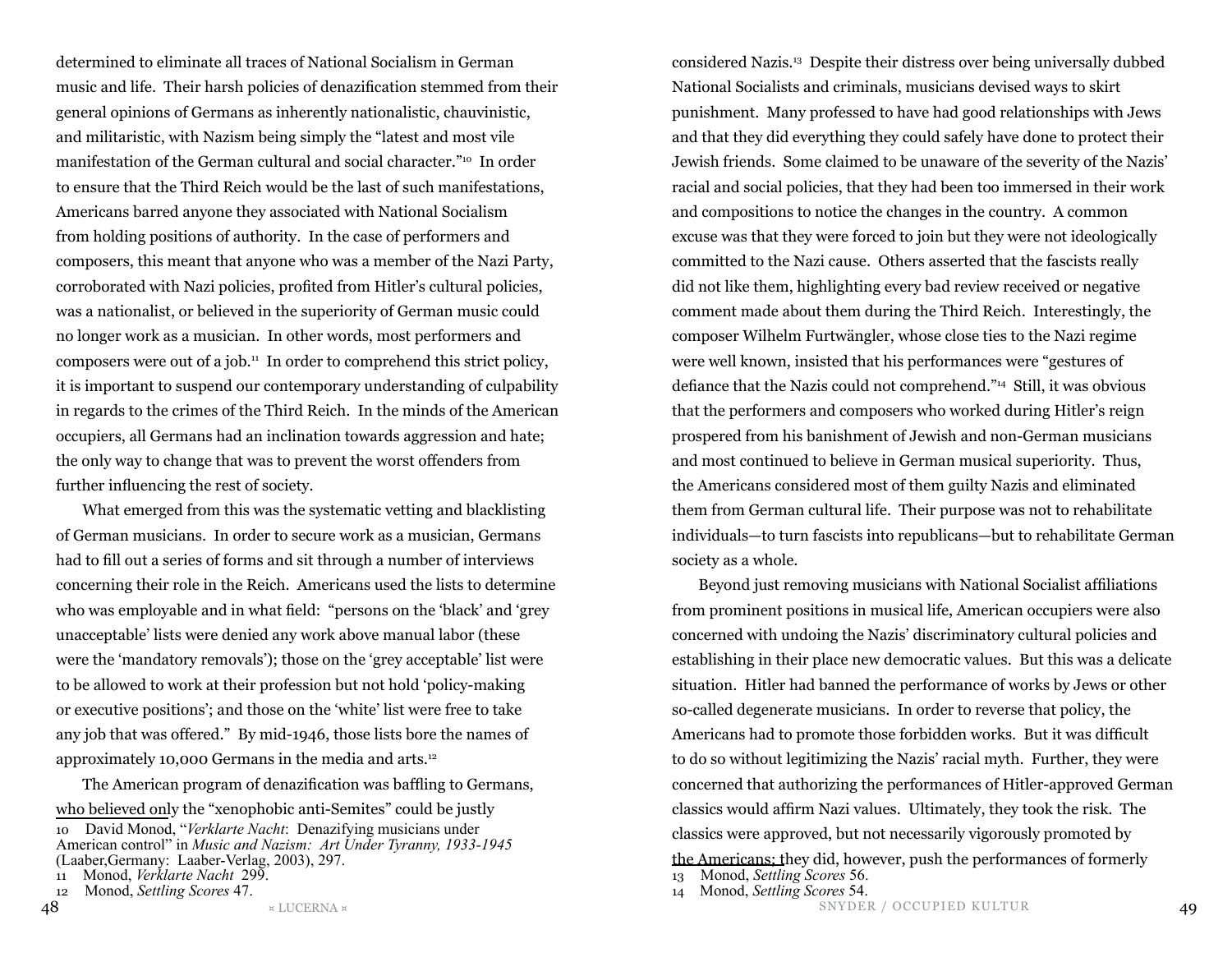banned music while hiding the fact that they were promoted primarily because they had been suppressed during Hitler's reign.15

Americans also had to assess the role of government in music. In the United States the arts were funded by private patrons; in Germany, it had been traditionally supported by public subsidies. But because Germany now lacked wealthy patrons, the Americans knew some kind of government subsidy was necessary to revitalize the music world. But a large, centralized government was "perceived by the Americans in 1945 as one of their former enemy's hereditary ailments." Therefore, the occupiers had to somehow meld the traditions of both America and Germany where "the power of the state in the arts would have to be held in check by the rights of the public and the freedom of the artists."16 In addressing the key to Germans' national identity—music—the Americans hoped that they would be able to reeducate, denazify, and democratize the rest of the population.

Unfortunately, the Allies' conflicting philosophies on denazification made it more difficult for the Americans to enforce their policies. Not all of the Allies shared the same beliefs about eradicating Nazism and the guilt of ordinary Germans and thus did not enforce the same restrictions as the Americans. Musicians that were barred from performing in the American sector were allowed to work in other sectors. For example, Wilhelm Furtwängler was blacklisted by the Americans and forbidden from occupying a prominent position in the American sector. The Soviets, however, ardently supported his return to conducting and let him perform in the Eastern sector. Americans had to consent to his return, which "pav[ed] the way for other musical celebrities of the Third Reich."17 The inconsistency regarding denazification among the Allies ultimately weakened American standards. Since they could not enforce their policies everywhere, they were forced to adapt them and accept what they considered to be unsubstantial programs for denazification.

The disharmony between the American and Soviet sectors was certainly not unusual in the years following World War II and its

results were often disastrous. But in the case of German musical culture, the competition for loyalty and prestige turned the country, and particularly Berlin, into a vivacious center for the arts. Contending for local cultural prestige, the occupying powers organized art exhibitions, reopened theatres, and issued newspaper licenses.18 Of course, both sides also encouraged the growth of the music society. But while the Soviets promoted German works considerably more than Russian pieces, Americans promoted their own music as well as more innovative works that had been frowned upon by the Nazis.19 They saw American culture as the "vanguard of democratization" and promoted it whenever possible.20 For instance, American musical celebrities were brought to Germany to perform not only for the military's occupying force but for local musicians as well. Jewish-American composer Leonard Bernstein was scheduled to conduct the Bavarian State Orchestra in Munich and, as one officer noted, he made quite an impression on Germany's musical elite: "As news of Bernstein's talent spread in the music community critics and conductors in the vicinity began to gather for the last two rehearsals. The surprise expressed all too frequently was that an American could come and teach Germans how to play." The success of this visit "paved the way for other American musicians, conductors, ensembles, and orchestras who toured Germany during the years of military occupation and after." <sup>21</sup> More important than giving them a new stage on which to perform, the tours of American musicians opened Germans' eyes to the high standards of American music and helped them realize that fantastic talent existed outside of their country. They understood that their musical culture was not altogether superior to that of any other nation.

In promoting modern music, Americans hoped to show the Germans what they were missing during the Reich. In 1946, the heavily subsidized *Internationale Feirienkurse für Neue Musik* (IFNM) in Darmstadt which "worked in tandem with radio stations to commission, record, and 18 Amy Beal, *New Music, New Allies* (Berkeley, CA: University of California Press, 2006), 20.

20 Monod, *Settling* Scores 118.

 $_{\rm 50}$  50  $_{\rm x\ LUCERNA\,\rm x}$  51  $_{\rm 51}$ 21 Beal, *New Music, New Allies* 22-23.

<sup>15</sup> Monod, *Settling Scores* 31-32, 99, 124.

<sup>16</sup> Monod, *Settling Scores* 27.

<sup>17</sup> Janik 92.

<sup>19</sup> Janik 77.